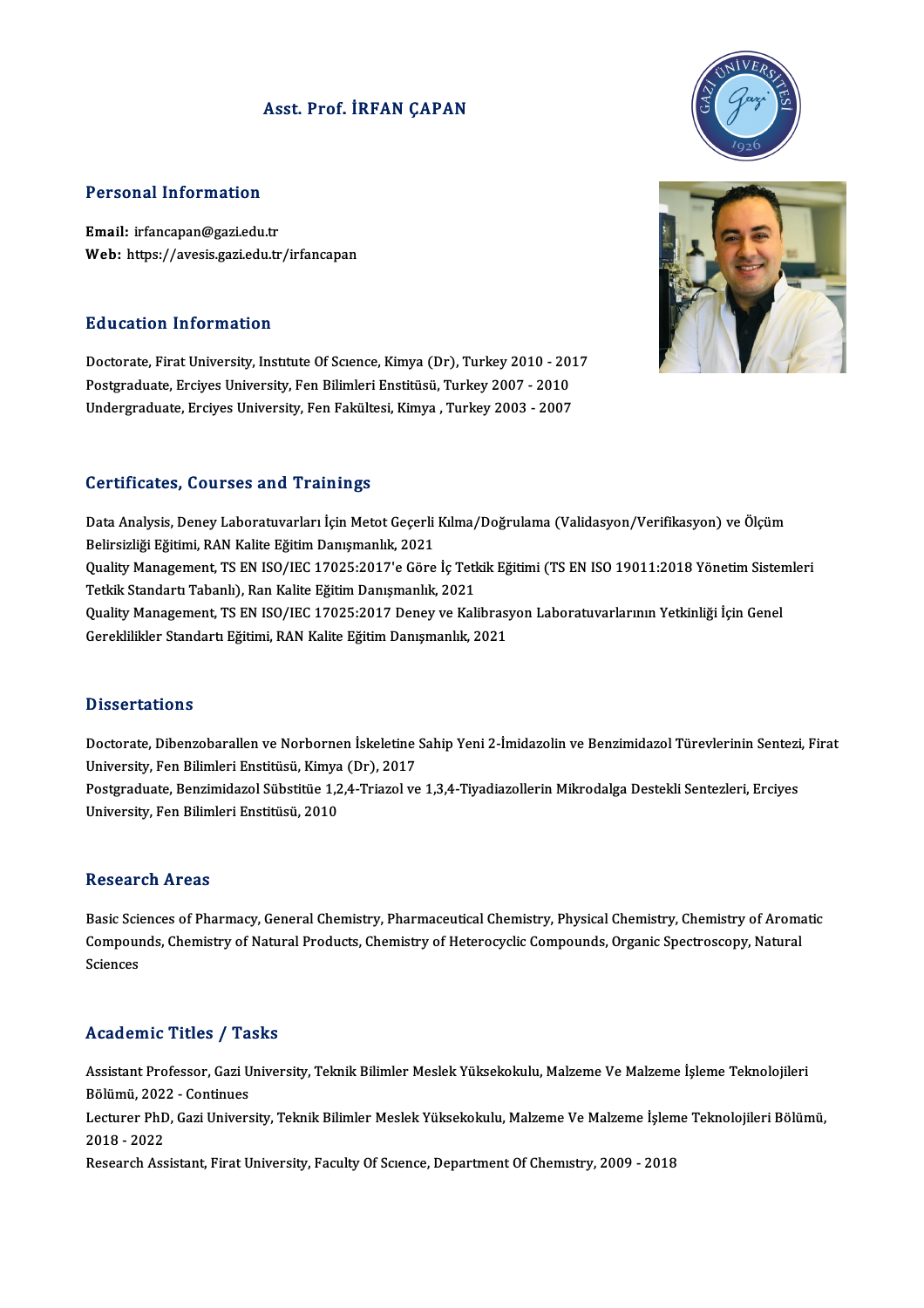# Articles Published in Journals That Entered SCI, SSCI and AHCI Indexes

| Articles Published in Journals That Entered SCI, SSCI and AHCI Indexes |                                                                                                                                  |
|------------------------------------------------------------------------|----------------------------------------------------------------------------------------------------------------------------------|
| Ι.                                                                     | Synthesis, DFT study, molecular docking and drug-likeness analysis of the heteroaryl substituted<br>new pregnenolone derivatives |
|                                                                        | ÇAPAN İ., SERT Y., Shehu A., KOCA İ., Servi S.                                                                                   |
|                                                                        | Journal of Molecular Structure, vol.1260, 2022 (Journal Indexed in SCI Expanded)                                                 |
| П.                                                                     | Experimental and computational studies of 1,5-diphenyl-pyrazole-3-carboxamide compounds as                                       |
|                                                                        | potential Cannabinoid receptor type 1                                                                                            |
|                                                                        | Koca İ., Yakan M., Çapan İ., Şahin E., Sert Y.                                                                                   |
|                                                                        | JOURNAL OF MOLECULAR STRUCTURE, pp.1-13, 2022 (Journal Indexed in SCI Expanded)                                                  |
| Ш.                                                                     | Discovery and optimization of piperazine urea derivatives assoluble epoxide hydrolase (sEH)                                      |
|                                                                        | inhibitors                                                                                                                       |
|                                                                        | Çapan İ., Jordan P. M., Olğaç A., Çalışkan B., Kretze C., Werz O., Banoğlu E.                                                    |
|                                                                        | CHEMMEDCHEM, vol.17, pp.1-10, 2022 (Journal Indexed in SCI Expanded)                                                             |
| IV.                                                                    | Methimazole Analogs as Urease Inhibitors: Synthesis, In Silico and In Vitro Evaluation<br>ÇAPAN İ.                               |
|                                                                        | CHEMISTRYSELECT, vol.7, no.4, 2022 (Journal Indexed in SCI)                                                                      |
| V.                                                                     | Synthesis, molecular docking, molecular dynamics and evaluation of Drug-Likeness properties of the                               |
|                                                                        | fused N-Formyl pyrazoline substituted new dehydroepiandrosterone derivatives                                                     |
|                                                                        | ÇAPAN İ., Shehu A., SERT Y., ÇELİK İ., EROL M., KOCA İ., Servi S.                                                                |
|                                                                        | JOURNAL OF BIOMOLECULAR STRUCTURE & DYNAMICS, 2022 (Journal Indexed in SCI)                                                      |
| VI.                                                                    | Synthesis, DFT Study, Molecular Docking and Drug-Likeness Analysis of the New Hydrazine-1-                                       |
|                                                                        | Carbothioamide, Triazole and Thiadiazole Derivatives: Potential Inhibitors of HSP90                                              |
|                                                                        | ÇAPAN İ., Servi S., YILDIRIM İ., SERT Y.                                                                                         |
|                                                                        | CHEMISTRYSELECT, vol.6, no.23, pp.5838-5846, 2021 (Journal Indexed in SCI)                                                       |
| VII.                                                                   | Synthesis, dielectric properties, molecular docking and ADME studies of pyrrole-3-ones                                           |
|                                                                        | ÇAPAN İ., GÜMÜŞ M., Gokce H., ÇETİN H., SERT Y., KOCA İ.                                                                         |
|                                                                        | JOURNAL OF BIOMOLECULAR STRUCTURE & DYNAMICS, 2021 (Journal Indexed in SCI)                                                      |
| VIII.                                                                  | Synthesis and Anticancer Evaluation of Benzimidazole Derivatives Having                                                          |
|                                                                        | Norbornene/Dibenzobarrelene Skeletons and Different Functional Groups                                                            |
|                                                                        | CAPAN I., Servi S., Dalkilic S., Dalkilic L. K.                                                                                  |
|                                                                        | CHEMISTRYSELECT, vol 5, no.45, pp.14393-14398, 2020 (Journal Indexed in SCI)                                                     |
| IX.                                                                    | Synthesis of New C2-Symmetric Chiral Benzimidazole Derivatives Having                                                            |
|                                                                        | Norbornene/Dibenzobarrelene Skeletons                                                                                            |
|                                                                        | <b>CAPAN İ, SERVİ S</b><br>LETTERS IN ORGANIC CHEMISTRY, vol.17, no.10, pp.801-805, 2020 (Journal Indexed in SCI)                |
| Х.                                                                     | Synthesis of Indole and Benzimidazole Substituted Novel 16-Arylidene Steroid Derivatives                                         |
|                                                                        | Karatas S., ÇAPAN İ., SERVİ S.                                                                                                   |
|                                                                        | LETTERS IN ORGANIC CHEMISTRY, vol.16, no.11, pp.884-890, 2019 (Journal Indexed in SCI)                                           |
| XI.                                                                    | A new barbiturate-based centrosymmetric compound: Joint experimental/DM investigation of the                                     |
|                                                                        | structural, spectroscopic and surface properties                                                                                 |
|                                                                        | Sen F., Capan I., Dincer M., Cukurovali A.                                                                                       |
|                                                                        | JOURNAL OF MOLECULAR STRUCTURE, vol.1155, pp.278-287, 2018 (Journal Indexed in SCI)                                              |
| XII.                                                                   | Synthesis of Heterocyclic-Substituted Novel Hydroxysteroids with Regioselective and Stereoselective                              |
|                                                                        | <b>Reactions</b>                                                                                                                 |
|                                                                        | Kolo A. M., Ipek E., Capan İ., Servi S.                                                                                          |
|                                                                        | JOURNAL OF HETEROCYCLIC CHEMISTRY, vol.55, no.2, pp.492-497, 2018 (Journal Indexed in SCI)                                       |
| XIII.                                                                  | Synthesis of novel aza-heterocyclic derivatives from diester and diacid chlorides having the                                     |
|                                                                        | dibenzobarrelene skeleton                                                                                                        |
|                                                                        | ÇAPAN İ., SERVİ S.                                                                                                               |
|                                                                        | SYNTHETIC COMMUNICATIONS, vol.48, no.10, pp.1164-1171, 2018 (Journal Indexed in SCI)                                             |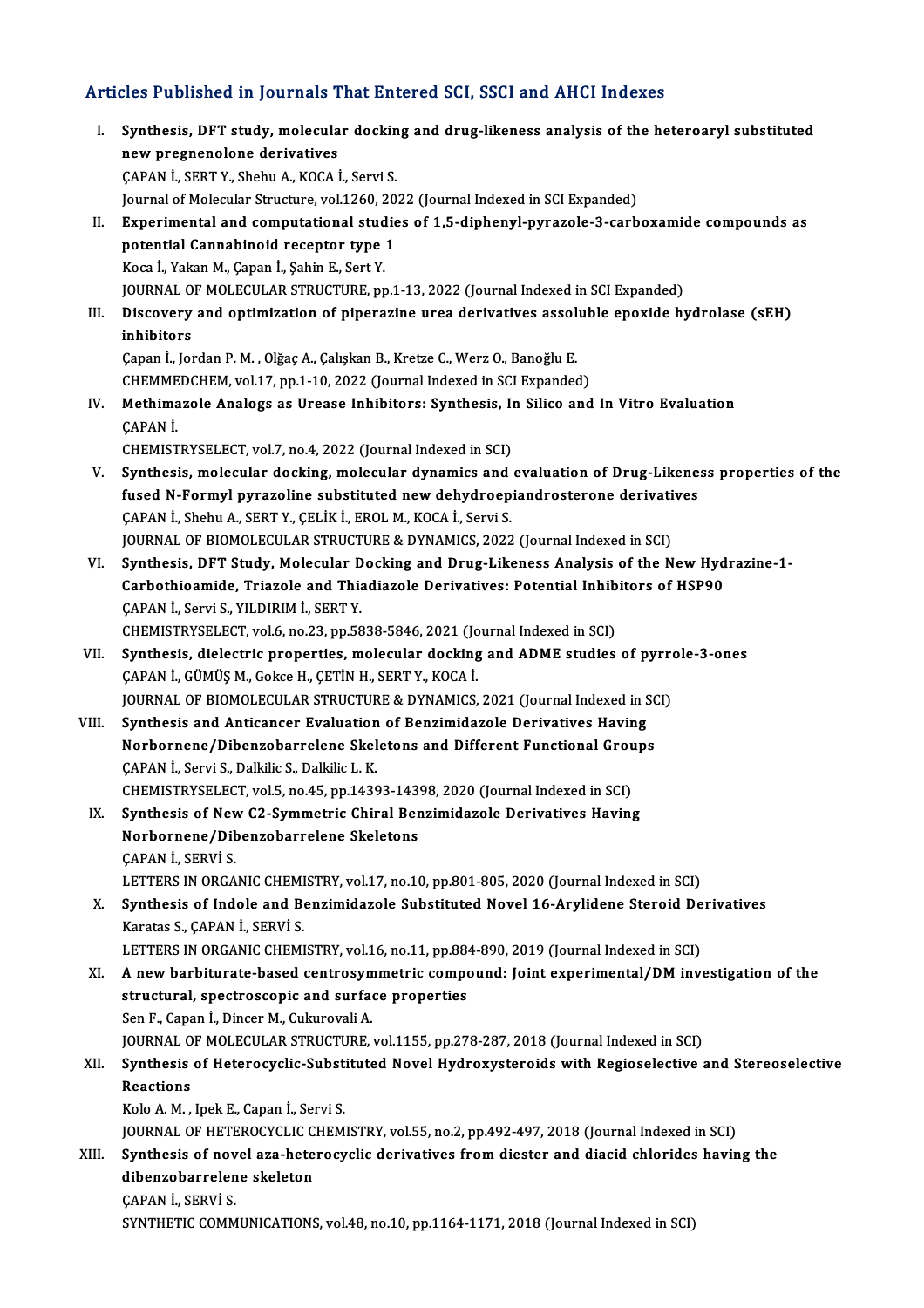XIV. Synthesis of novel C-2 substituted imidazoline derivatives having the norbornene/dibenzobarrelene Synthesis<br>skeletons<br>CARANİ S skeletons<br>ÇAPAN İ., SERVİ S.

ARKIVOC, pp.131-142, 2018 (Journal Indexed in SCI)

# Articles Published in Other Journals

- I. It icles Published in Other Journals<br>I. Isolation of amygdalin epimer at high diastereomeric purity and its structural characterization by<br>Spectrossenic and O TOF LC MS methods spectroscopic and Q-TOF LC-MS methods<br>spectroscopic and Q-TOF LC-MS methods<br>Sobin B B - CABAN LAYSAL A L. Sorvi S Isolation of amygdalin epimer at high<br>spectroscopic and Q-TOF LC-MS meth<br>Sabir P.R. , ÇAPAN İ., AYSAL A. İ. , Servi S.<br>JOUPMAL OF CHEMICAL METROLOCY ve spectroscopic and Q-TOF LC-MS methods<br>Sabir P. R. , ÇAPAN İ., AYSAL A. İ. , Servi S.<br>JOURNAL OF CHEMICAL METROLOGY, vol.15, no.2, pp.172-185, 2021 (Journal Indexed in ESCI) Sabir P. R. , ÇAPAN İ., AYSAL A. İ. , Servi S.<br>JOURNAL OF CHEMICAL METROLOGY, vol.15, no.2, pp.172-185, 2021 (Journal Indexed in ESCI)<br>II. Synthesis of carbazole-based acetyl benzohydrazides targeting urease enzyme inh
- JOURNAL<br>Synthesi<br>ÇAPAN İ. Synthesis of carbazole-based acetyl benzohydrazides targeting urease enzym<br>ÇAPAN İ.<br>ORGANIC COMMUNICATIONS, vol.14, no.3, pp.270-279, 2021 (Journal Indexed in ESCI)

# 0RGANIC COMMUNICATIONS, vol.14, no.3, pp.270-279, 2021 (Journal Indexed in ESCI)<br>Refereed Congress / Symposium Publications in Proceedings

- efereed Congress / Symposium Publications in Proceedings<br>I. Synthesis of Tyrosine Based Peptides and Investigation of DNA Damage and Cytotoxicity<br>CALISKAN E. KORAN K. CÖRCÜLÜ A. O. CARAN L. TEKIN S. SANDAL S. Synthesis of Tyrosine Based Peptides and Investigation of DNA<br>CALISKAN E., KORAN K., GÖRGÜLÜ A. O., ÇAPAN İ., TEKİN S., SANDAL S.<br>Eth Organic Chamistry Congress 2021 Turkey, 14 October 2021 Synthesis of Tyrosine Based Peptides and Investigation of CALISKAN E., KORAN K., GÖRGÜLÜ A. O. , ÇAPAN İ., TEKİN S., SAN<br>5th Organic Chemistry Congress 2021, Turkey, 14 October 2021<br>Ünear Inhibitäry: Olarak Vani Okadiaral CALIŞKAN E., KORAN K., GÖRGÜLÜ A. O. , ÇAPAN İ., TEKİN S., SANDAL S.<br>5th Organic Chemistry Congress 2021, Turkey, 14 October 2021<br>II. Üreaz Inhibitörü Olarak Yeni Oksadiazol-2-on Türevlerinin Sentezi<br>CARAN İ
- 5th Organic Chemistry Congress 2021, Turkey, 14 October 2021<br>Üreaz Inhibitöru Olarak Yeni Oksadiazol-2-on Turevlerin<br>ÇAPAN İ.<br>33. Ulusal Kimya Kongresi, Turkey, 07 October 2021 Üreaz Inhibitöru Olarak Yeni Oksadiazol-2-on 1<br>ÇAPAN İ.<br>33. Ulusal Kimya Kongresi, Turkey, 07 October 2021<br>Determination of the Ameunt of Asyvlamide, Pl

- III. Determination of the Amount of Acrylamide, Phthalate and Bisphenol-A (BPA) in Tap Water in the 33. Ulusal Kimya Kongresi, Turkey, 07 October 2021<br>Determination of the Amount of Acrylamide, Phthalate and Bisphenol-A (BPA) in<br>Ostim Organized Industrial Zone by Liquid Chromatography Mass Spectrometry Çapan İ., Yalnız H. A. , Arslaner İ. B. , Süslü D.<br>33. Ulusal Kimya Kongresi, 7 - 09 October 2021, pp.311 Ostim Organized Industrial Zone by Liquid Chrom<br>Çapan İ., Yalnız H. A. , Arslaner İ. B. , Süslü D.<br>33. Ulusal Kimya Kongresi, 7 - 09 October 2021, pp.311<br>Sunthesis of Novel Ovediarele 3. ene Denivatives Capan İ., Yalnız H. A. , Arslaner İ. B. , Süslü D.<br>33. Ulusal Kimya Kongresi, 7 - 09 October 2021, pp.311<br>IV. Synthesis of Novel Oxadiazole-2-one Derivatives as Urease Inhibitors
- 33. Ulus<br>S<mark>ynthes</mark><br>Çapan İ. Synthesis of Novel Oxadiazole-2-one Derivatives<br>Çapan İ.<br>33. Ulusal Kimya Kongresi, 7 - 09 October 2021, pp.122<br>SYNTUESIS AND CHARACTERIZATION OF NEW OR

# Capan İ.<br>33. Ulusal Kimya Kongresi, 7 - 09 October 2021, pp.122<br>V. SYNTHESIS AND CHARACTERIZATION OF NEW ORGANIC COMPOUNDS CONTAINING PYRIMIDINE<br>Capan İ. Kasa İ 33. Ulusal Kimya<br>SYNTHESIS AN<br>Çapan İ., Koca İ.<br>611. INTERNATIC SYNTHESIS AND CHARACTERIZATION OF NEW ORGANIC COMPOUNDS CONTAINING PYRIMIDI<br>Çapan İ., Koca İ.<br>6th INTERNATIONAL ZEUGMA CONFERENCE ON SCIENTIFIC RESEARCHES June 19-20, 2021, GAZIANTEP,<br>TURKEY 19 - 20 June 2021, PR 297-202

Çapan İ., Koca İ.<br>6th INTERNATIONAL ZEUGMA CONFERENCE ON SCIENTIFIC RESEARCHES June 19-20, 2021, GAZIANTEP,<br>TURKEY, 19 - 20 June 2021, pp.297-302 6th INTERNATIONAL ZEUGMA CONFERENCE ON SCIENTIFIC RESEARCHES June 19-20, 2021, GAZIANT<br>TURKEY, 19 - 20 June 2021, pp.297-302<br>VI. Synthesis of Potential Biologically Active Molecules; Thiosemicarbazide and 1,2,4-Triazole<br>De

TURKEY, 19 - 20 June 2021, pp.297-302<br>Synthesis of Potential Biologically Active<br>Derivatives Having the Carbazole Hybrid Synthesi<br>Derivati<br>ÇAPAN İ. **Derivatives Having the Carbazole Hybrid<br>CAPAN İ.<br>8. International Drug Chemistry Conference, Turkey, 27 February 2020**<br>Investigation of thermal and dielectric preperties of merphelin

# CAPAN İ.<br>8. International Drug Chemistry Conference, Turkey, 27 February 2020<br>VII. Investigation of thermal and dielectric properties of morpholine/triazine-based acryl amide polymer<br>composites 8. Internation<br>Investigatio<br>composites Investigation of thermal and diel<br>composites<br>ÇAPAN İ.,ÇEVRİMLİ B.S., BİRYAN F.<br>2nd International Eurosian Conferen

2nd International Eurasian Conference on Biological and Chemical Sciences (EurasianBioChem 2019), 28 - 29 June<br>2019 CAPA<br>2nd In<br>2019<br>Sunth 2nd International Eurasian Conference on Biological and Chemical Sciences (EurasianBioChem 2019), 28<br>2019<br>VIII. Synthesis of Pyrazoline Derivatives that are Exocyclic Substituted with the Steroid Molecule<br>CARAN LSbaby A, S

# 2019<br>Synthesis of Pyrazoline I<br>ÇAPAN İ., Shehu A., SERVİ S.<br>2nd International Eurosian ( CAPAN İ, Shehu A, SERVİ S.

2nd International Eurasian Conference on Biological and Chemical Sciences (EurasianBioChem 2019), 28 - 29 June<br>2019 2nd International Eurasian Conference on Biological and Chemical Sciences (EurasianBioChe<br>2019<br>IX. Synthesis of Norbornene-Based Compounds Containing Ester and Benzimidazole<br>Capan L Servi S

2019<br>Synthesis of N<br>Çapan İ., Servi S.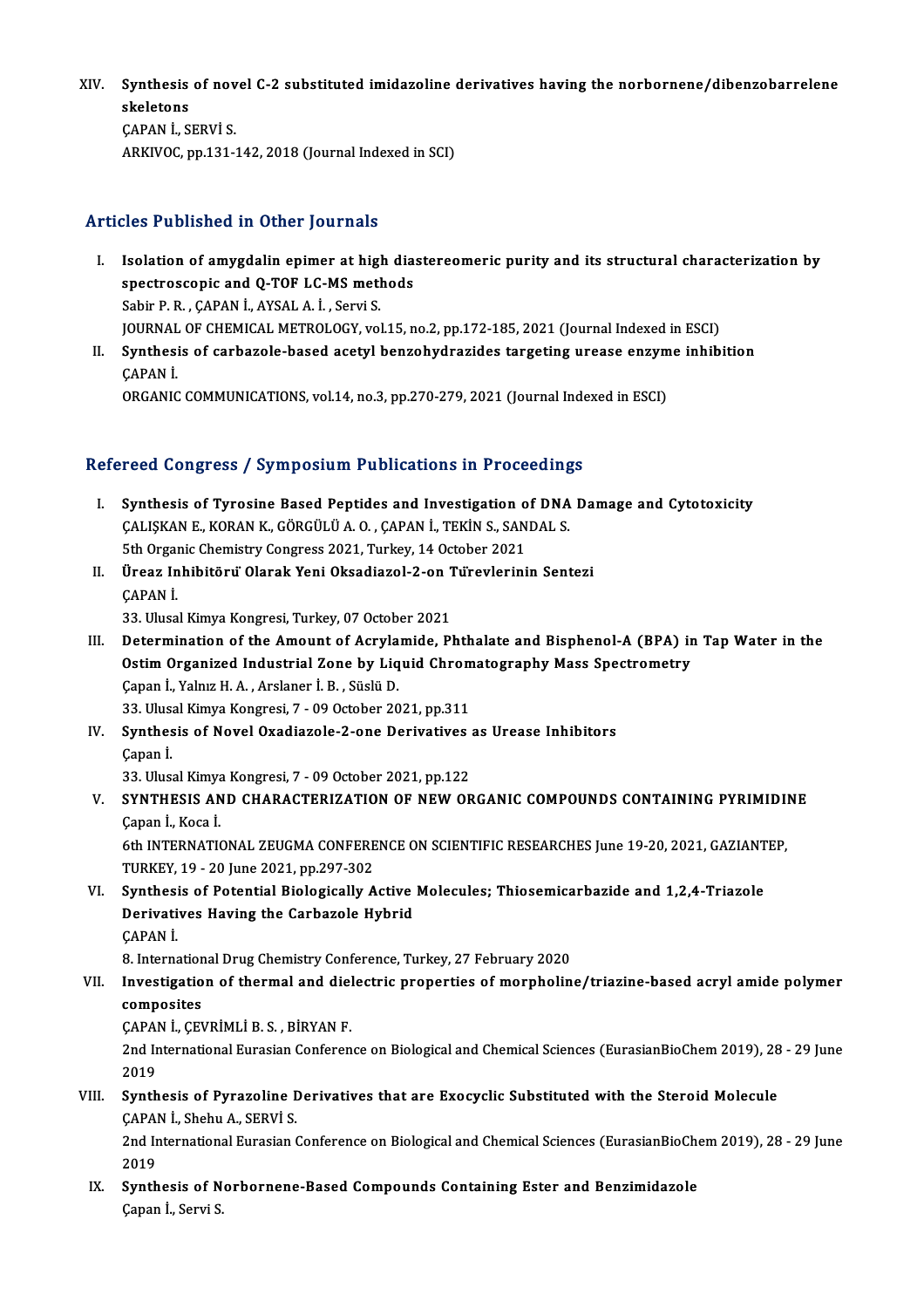International Eurasian Conference on Biological and Chemical Sciences (EurasianBioChem 2018), Ankara, Turkey,<br>26 . 37 April 2018, pp.456 International Eurasian Con<br>26 - 27 April 2018, pp.456<br>Synthesis of Novel C 3.5

International Eurasian Conference on Biological and Chemical Sciences (EurasianBioChem 2018), Ankara,<br>26 - 27 April 2018, pp.456<br>X. Synthesis of Novel C-2 Substituted Imidazoline Derivatives from Diacid Chlorides Having th 26 - 27 April 2018, pp.456<br>X. Synthesis of Novel C-2 Substituted Imidazoline Derivatives from Diacid Chlorides Having the<br>Norbornene Skeletons Çapan İ., Servi S. Norbornene Skeletons<br>Çapan İ., Servi S.<br>International Eurasian Conference on Biological and Chemical Sciences (EurasianBioChem 2018), Ankara, Turkey,<br>26., 27.Anril 2018, nn 1282. Capan İ., Servi S.<br>International Eurasian Confe<br>26 - 27 April 2018, pp.1282<br>The Unexnested Bredusts International Eurasian Conference on Biological and Chemical Sciences (EurasianBioChem 2018), Ankara, Turkey,<br>26 - 27 April 2018, pp.1282<br>XI. The Unexpected Products from the Reaction of 2-Amino Benzimidazole or 2-Amino Im 26 - 27 April 2018, pp.1282<br>The Unexpected Products from the Reaction of 2-Amine<br>Dibenzobarrelene -Based Diester and Diacid Chlorides<br>CARAN L. SERVI S The Unexpected<br>Dibenzobarreler<br>ÇAPAN İ., SERVİ S.<br>Uluslararası Katılır Dibenzobarrelene -Based Diester and Diacid Chlorides<br>ÇAPAN İ., SERVİ S.<br>Uluslararası Katılımlı 6. İlaç Kimyası: İlaç Etkin Maddesi Tasarımı, Sentezi, Üretimi ve Standardizasyonu Kongresi, CAPAN İ., SERVİ S.<br>Uluslararası Katılımlı 6. İlaç K<br>Turkey, 22 - 25 March 2018<br>Synthosis of Novel C 3 Su Uluslararası Katılımlı 6. İlaç Kimyası: İlaç Etkin Maddesi Tasarımı, Sentezi, Üretimi ve Standardizasyonu Kor<br>Turkey, 22 - 25 March 2018<br>XII. Synthesis of Novel C-2 Substituted Imidazoline DerivativesFrom Diacid Chlorides Turkey, 22 - 25 March 2018<br>Synthesis of Novel C-2 Subst<br>Dibenzobarrelene Skeletons<br>CARAN L SERVIS Synthesis of Nov<br>Dibenzobarreler<br>ÇAPAN İ., SERVİ S.<br>Uluslaranası Katılın Dibenzobarrelene Skeletons<br>ÇAPAN İ., SERVİ S.<br>Uluslararası Katılımlı 6. İlaç Kimyası: İlaç Etkin Maddesi Tasarımı, Sentezi, Üretimi ve Standardizasyonu Kongresi, CAPAN İ., SERVİ S.<br>Uluslararası Katılımlı 6. İ<br>Turkey, 22 March 2018<br>OUANTUM CHEMICAL Turkey, 22 March 2018<br>XIII. QUANTUM CHEMICAL, SPECTROSCOPIC AND CRYSTALSTRUCTURE STUDIES of 1-(2-(3-METHYL-3-Turkey, 22 March 2018<br>QUANTUM CHEMICAL, SPECTROSCOPIC AND CRYSTALSTRUCTURE STUD<br>PHENYLCYCLOBUTYL)-2-OXOE THYL)- 1 H-INDOLE-3 -CARBALDEHYDE<br>ACAR B. DİNGER M. CARAN İ. GUKUROVALLA QUANTUM CHEMICAL, SPECTROSCOPIC AN<br>PHENYLCYCLOBUTYL)-2-OXOE THYL)- 1 I<br>ACAR B., DİNÇER M., ÇAPAN İ., ÇUKUROVALI A.<br>22th INTERNATIONAL PHYSICS CONCRESS M.. PHENYLCYCLOBUTYL)-2-OXOE THYL)- 1 H-INDOLE-3 -CARBALDEHYDE<br>ACAR B., DİNÇER M., ÇAPAN İ., ÇUKUROVALI A.<br>33th INTERNATIONAL PHYSICS CONGRESS, Muğla, Turkey, 6 - 10 September 2017<br>One Bet Synthesis of New bis. 2 imidarelines ACAR B., DİNÇER M., ÇAPAN İ., ÇUKUROVALI A.<br>33th INTERNATIONAL PHYSICS CONGRESS, Muğla, Turkey, 6 - 10 September 2017<br>XIV. One-Pot Synthesis of New bis- 2-imidazolines from Nitriles under Neat Condition<br>CAPAN İ., KOLO 33th INTERNATIONAL PHYSICS CONGRESS, Muğla, Turkey, 6 - 10 September 2017 One-Pot Synthesis of New bis- 2-imidazolines from Nitriles under Neat Cond<br>CAPAN İ., KOLO M. A. , SERVİ S.<br>Anatolian Conference on Synthetic Organic Chemistry (ACSOC-II), 21 - 24 March 2016<br>Synthesis of New Benzimidazolyl CAPAN İ., KOLO M. A. , SERVİ S.<br>Anatolian Conference on Synthetic Organic Chemistry (ACSOC-II), 21 - 24 March 2016<br>XV. Synthesis of New Benzimidazolyl and Indolyl Substituted trans-dehydroandrosterone Derivatives<br>Değan Kar Anatolian Conference on Synthetic Organic Chem<br>Synthesis of New Benzimidazolyl and Indol<br>Doğan Karataş S., ÇAPAN İ., KOLO M.A. , SERVİ S.<br>Anatolian Conference on Synthetic Organic Chem Synthesis of New Benzimidazolyl and Indolyl Substituted trans-dehydroandr<br>Doğan Karataş S., ÇAPAN İ., KOLO M. A. , SERVİ S.<br>Anatolian Conference on Synthetic Organic Chemistry (ACSOC-II), 21 - 24 March 2016<br>Synthesis of Ch Doğan Karataş S., ÇAPAN İ., KOLO M. A. , SERVİ S.<br>Anatolian Conference on Synthetic Organic Chemistry (ACSOC-II), 21 - 24 March 2016<br>XVI. Synthesis of Chiral C2-Symmetric Bis- Benzimidazoles from Anthracene's [4 + 2] Cyclo Anatolian<br><mark>Synthesi</mark><br>Product<br>CARAN İ Synthesis of Chin<br>Product<br>ÇAPAN İ., SERVİ S.<br>Anatolian Conforei Product<br>CAPAN İ., SERVİ S.<br>Anatolian Conference on Synthetic Organic Chemistry (ACSOC-II), 21 - 24 March 2016 CAPAN İ., SERVİ S.<br>Anatolian Conference on Synthetic Organic Chemistry (ACSOC-II), 21 - 24 March 2016<br>XVII. Synthesis of New Mono-Benzimidazoles from Some [4 + 2] Cycloaddition Products<br>CARAN İ. SERVİ S. Anatolian Conferer<br>Synthesis of Nev<br>ÇAPAN İ., SERVİ S.<br>Anatolian Conferer Synthesis of New Mono-Benzimidazoles from Some [4 + 2] Cycloaddition Pr<br>CAPAN İ., SERVİ S.<br>Anatolian Conference on Synthetic Organic Chemistry (ACSOC-II), 21 - 24 March 2016<br>Benzimidazel Sübstitüe 1.2.4 Tivodiazel ve N.Alk CAPAN İ., SERVİ S.<br>Anatolian Conference on Synthetic Organic Chemistry (ACSOC-II), 21 - 24 March<br>XVIII. Benzimidazol Sübstitüe 1,3,4-Tiyadiazol ve N-Alkil Türevlerinin Sentezi Anatolian Conference on Synth<br>Benzimidazol Sübstitüe 1,3,<br>ÇAPAN İ., SERVİ S., YILDIRIM İ.<br>24 Hlugal Kimua Kongresi Tur Benzimidazol Sübstitüe 1,3,4-Tiyadiazol ve l<br>ÇAPAN İ., SERVİ S., YILDIRIM İ.<br>24. Ulusal Kimya Kongresi, Turkey, 29 June 2010<br>Mikrodalaz Destekli Benzimidazol Sübstitüe ÇAPAN İ., SERVİ S., YILDIRIM İ.<br>24. Ulusal Kimya Kongresi, Turkey, 29 June 2010<br>XIX. Mikrodalga Destekli Benzimidazol Sübstitüe 1,2,4-Triazol Türevlerinin ve Mannich Reaksiyonu<br>Ürünlerinin Senteri 24. Ulusal Kimya Kong<br>Mikrodalga Destekli<br>Ürünlerinin Sentezi Mikrodalga Destekli Benzin<br>Ürünlerinin Sentezi<br>ÇAPAN İ., SERVİ S., YILDIRIM İ.<br>24 Hlucal Yimva Yongresi Tur Ürünlerinin Sentezi<br>ÇAPAN İ., SERVİ S., YILDIRIM İ.<br>24. Ulusal Kimya Kongresi, Turkey, 29 June 2010<br>Synthesis and Beastions of Some Byrazola 3 CAPAN İ., SERVİ S., YILDIRIM İ.<br>24. Ulusal Kimya Kongresi, Turkey, 29 June 2010<br>XX. Synthesis and Reactions of Some Pyrazole-3-Carboxylic Acid Derivatives with Grignard Reagent<br>KORKUSUZ E. CARAN İ. VU DIRIM İ. 24. Ulusal Kimya Kongresi, Turkey, 2<br>Synthesis and Reactions of Som<br>KORKUSUZ E., ÇAPAN İ., YILDIRIM İ.<br>Flavanth Tatrabadran Sumnasium G Synthesis and Reactions of Some Pyrazole-3<br>KORKUSUZ E., ÇAPAN İ., YILDIRIM İ.<br>Eleventh Tetrahedron Symposium, 06 June 2010 Eleventh Tetrahedron Symposium, 06 June 2010<br>Supported Projects

Supported Projects<br>Çapan İ., Gümüş M., Tutar Y., Sert Y., Koca İ., Açıkalın Coşkun K., TUBITAK Project, Kinoksalinon-Tiyazol Hibrit Yapılarının<br>Tasarımı Santari ve Antikansar Coksmaları, 2022, 2025 Tap Porton 110jours<br>Çapan İ., Gümüş M., Tutar Y., Sert Y., Koca İ., Açıkalın Coşk<br>Tasarımı, Sentezi ve Antikanser Çalışmaları, 2022 - 2025<br>Canan İ. Kosa İ. Sert V. Gülsin İ. TUPITAK Prejest Değal Çapan İ., Gümüş M., Tutar Y., Sert Y., Koca İ., Açıkalın Coşkun K., TUBITAK Project, Kinoksalinon-Tiyazol Hibrit Yapıla<br>Tasarımı, Sentezi ve Antikanser Çalışmaları, 2022 - 2025<br>Çapan İ., Koca İ., Sert Y., Gülçin İ., TUBITA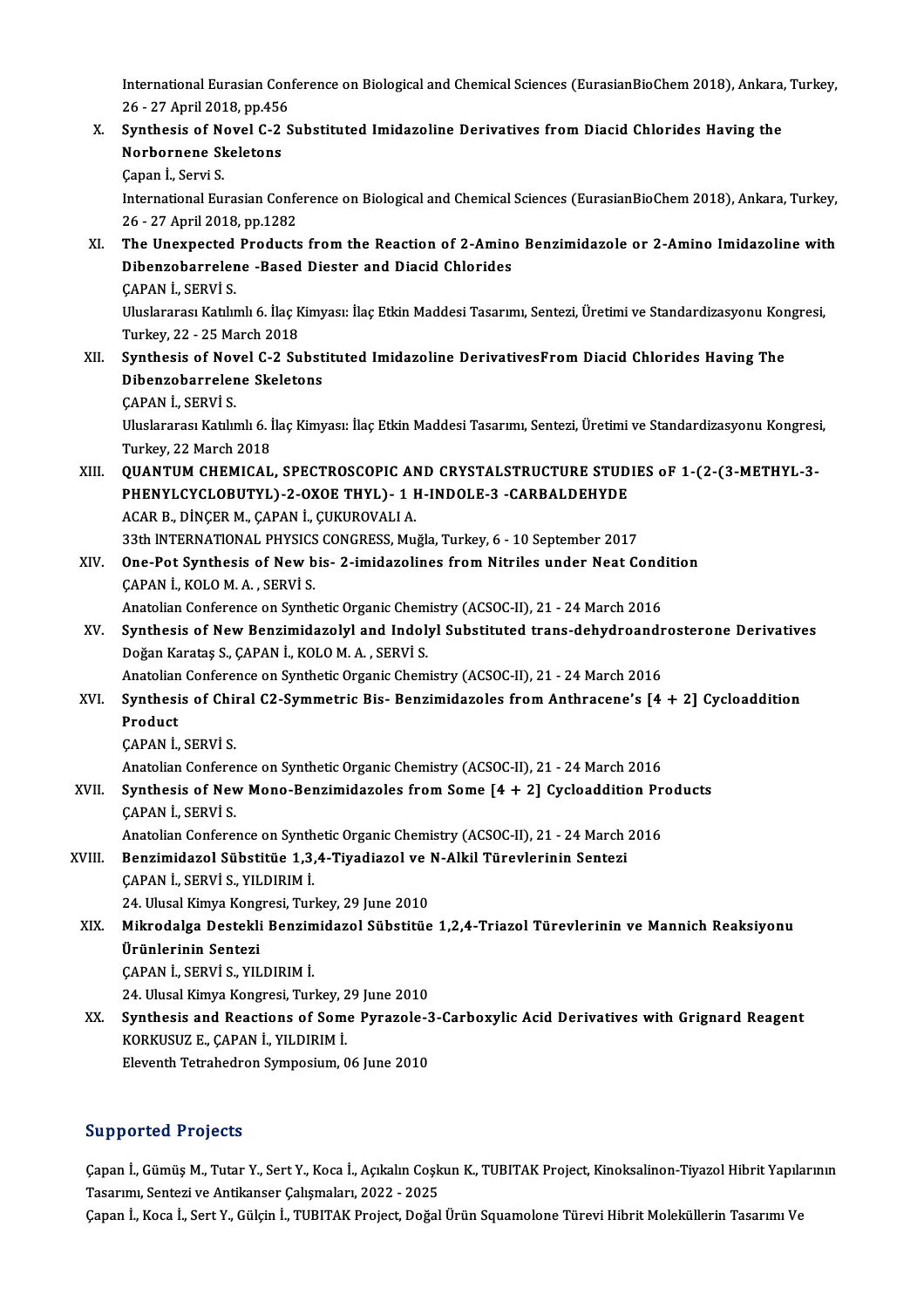KarbonikAnhidrazAktivitesininAraştırılması,2021 -2023

Çapanİ.,BanoğluE.,KOSGEB,PyriproxyfenAktifMaddesininLaboratuvarKoşularında Sentezlenmesi,2021 -2022 Karbonik Anhidraz Aktivitesinin Araştırılması, 2021 - 2023<br>Çapan İ., Banoğlu E., KOSGEB, Pyriproxyfen Aktif Maddesinin Laboratuvar Koşullarında Sentezlenmesi, 2021 -<br>BANOĞLU E., ÇAPAN İ., Project Supported by Higher Educat Çapan İ., Banoğlu E., KOSGEB, Pyriproxyfen<br>BANOĞLU E., ÇAPAN İ., Project Supported b<br>İnhibitörlerinin Geliştirilmesi, 2020 - 2022<br>Olžas A. Canan İ. Banoğlu E. TUPITAK Pro BANOĞLU E., ÇAPAN İ., Project Supported by Higher Education Institutions, Çözünür Epoksit Hidrolaz Enzim<br>İnhibitörlerinin Geliştirilmesi, 2020 - 2022<br>Olğaç A., Çapan İ., Banoğlu E., TUBITAK Project, Lökotrien Biyosentez İn

İnhibitörlerinin Geliştirilmesi, 2020 - 2022<br>Olğaç A., Çapan İ., Banoğlu E., TUBITAK Project, Lökotrien Biyosentez İnhibitörlerinin Geliştirilmesi, 2020 - 2022<br>Çapan İ., Koca İ., Project Supported by Higher Education Insti Olğaç A., Çapan İ., Banoğlu E., TUBITAK Proj<br>Çapan İ., Koca İ., Project Supported by High<br>Sentezi ve Karakterizasyonu , 2020 - 2021<br>Çapan İ. Asık I., Çümüş M. Aydın B., TUBIT Çapan İ., Koca İ., Project Supported by Higher Education Institutions, Pirimidin Çekirdeği İçeren Yeni Organik Bileşiklerin<br>Sentezi ve Karakterizasyonu , 2020 - 2021<br>Çapan İ., Açık L., Gümüş M., Aydın B., TUBITAK Project,

Sentezi ve Karakterizasyonu , 2020 - 2021<br>Çapan İ., Açık L., Gümüş M., Aydın B., TUBITAK Project, Benzimidazol-Karbazol Temelli Yeni Hibrit Moleküllerin Sentezi Ve<br>Dna Ile Etkilesimlerinin Arastırılması, 2020 - 2021 Çapan İ., Açık L., Gümüş M., Aydın B., TUBITAK Project, Benzimidazol-Karbazol Temelli Yeni Hibrit Moleküllerin Sentezi Ve<br>Dna Ile Etkileşimlerinin Araştırılması, 2020 - 2021<br>Çapan İ., Görgülü A. O. , Koran K., Tekin S., Sa

Dna Ile Etkileşimlerinin Araştırılması, 2020 - 2021<br>Çapan İ., Görgülü A. O. , Koran K., Tekin S., Sandal S., TUBITAK Project, Yeı<br>Karakterizasyonu, Sitotoksisite ve DNA Hasarı İncelenmesi, 2018 - 2021<br>Capan İ. Breject Sunn Çapan İ., Görgülü A. O. , Koran K., Tekin S., Sandal S., TUBITAK Project, Yeni Peptit Sübstitüentli Siklofosfazenlerin S<br>Karakterizasyonu, Sitotoksisite ve DNA Hasarı İncelenmesi, 2018 - 2021<br>Çapan İ., Project Supported by

Karakterizasyonu, Sitotoksisite ve DNA Hasarı İncelenmesi, 2018 - 2021<br>Çapan İ., Project Supported by Higher Education Institutions, Yeni Bir Seri Tiyosemikarbazit ve Triazol/Tiyadiazol<br>Hibritine Sahip Karbazol Türevi Bile Capan İ<br>Hibritin<br>- 2021<br>CAPAN Hibritine Sahip Karbazol Türevi Bileşiklerin Sentezi ve Antikanser Aktivitelerinin Gen İfade Düzeyinde Araştırılma<br>- 2021<br>ÇAPAN İ., Project Supported by Higher Education Institutions, Bazı [42] Siklokatılma Ürünlerinden Be

- 2021<br>ÇAPAN İ., Project Supported by Higher Education Institutions, Bazı [42] Siklokatılma Ürünlerinden Benzimidazol Türevlerinin Sentezi ve Anti-kanser Etkilerinin Araştırılması, 2017 - 2019

ÇAPAN İ., Project Supported by Higher Education Institutions, Antrasen ve Siklopentadien' in Diels-Alder Katılma<br>Ürünlerinden Yeni Benzimidazol Türevlerinin Sentezi, 2016 - 2017

ÇAPANİ.,ProjectSupported byHigher EducationInstitutions,BazıYeni2-İmidazolinTürevlerininSentezi,2013 -2017

## Patent

Patent<br>Çapan İ., Piriproksifen Sentezinde Yeni Bir Yöntem, Patent, CHAPTER A Human Needs, The Invention Recourse Number:<br>2022/006578, Jnitial Registration, 2022 2 acente<br>Çapan İ., Piriproksifen Sentezinde Yeni Bi<br>2022/006578 , Initial Registration, 2022<br>Baneğlu E. Olğas A. Canan İ. Krattar C. J Çapan İ., Piriproksifen Sentezinde Yeni Bir Yöntem, Patent, CHAPTER A Human Needs, The Invention Recourse Numl<br>2022/006578 , Initial Registration, 2022<br>Banoğlu E., Olğaç A., Çapan İ., Kretzer C., Werz O., 5-Lipoksijenaz Ak

2022/006578 , Initial Registration, 2022<br>Banoğlu E., Olğaç A., Çapan İ., Kretzer C., Werz O., 5-Lipoksijenaz Aktive Edici Protein (FLAP) İnhibitörleri - 2, Patent,<br>CHAPTER A Human Needs, The Invention Recourse Number: 2021

# Charter A Human Needs, the Invention Recourse Number: 20<br>Memberships / Tasks in Scientific Organizations <mark>Memberships / Tasks in Scientific Organizatio</mark><br>Türkiye Kimya Derneği, Member, 2022 - Continues, Turkey

Türkiye Kimya Derneği, Member, 2022 - Continues, Turkey<br>Scientific Refereeing

CHEMISTRYSELECT, SCI Journal, May 2022 Future Medicinal Chemistry, SCI Journal, April 2022 EUROPEANJOURNALOFORGANICCHEMISTRY,NationalScientificRefreed Journal, January2022

## Scientific Research / Working Group Memberships

Banoğlu Research Group (Brg), Gazi University, Turkey, https://brg428.wixsite.com/banoglu, 2018 - Continues

## **Citations**

Citations<br>Total Citations (WOS):57<br>h index (WOS):5 h-index (WOS):5